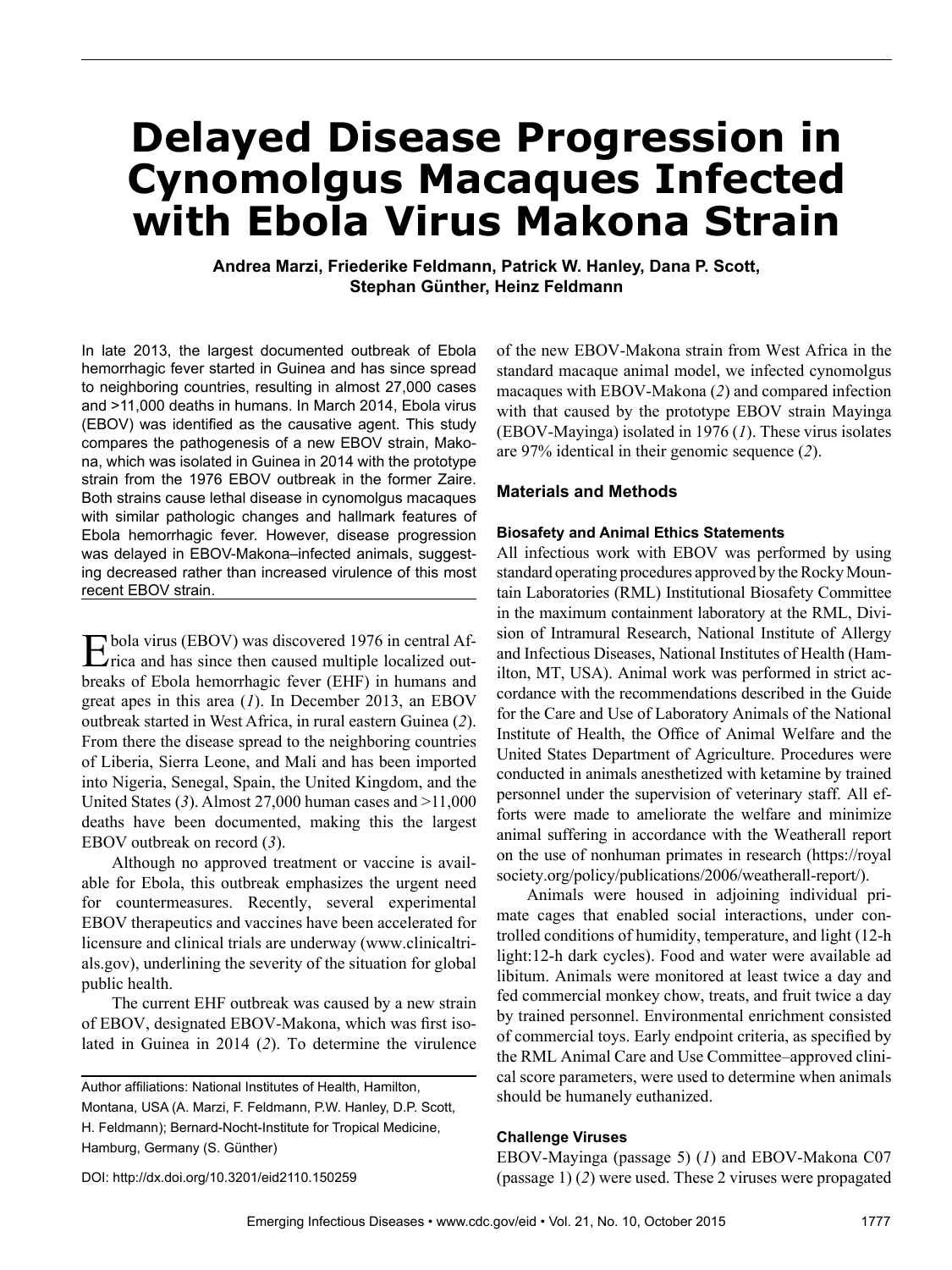# RESEARCH



**Figure 1.** Clinical parameters for 6 cynomolgus macaques infected with Ebola virus strains Makona or Mayinga. Parameters were measured for each animal on day of examination and time of euthanasia. A) Temperature profiles. B) Virus titer (viremia).  $TCID_{50}$ , 50% tissue culture infectious dose. C) Daily clinical scorel. D) Survival curves showing significant difference in time to death between both groups ( $p = 0.0295$ , by Mantel-Cox test).

on Vero E6 cells, titered on Vero E6 cells, and stored in liquid nitrogen.

# **Study Design**

Six cynomolgus macaques (*Macaca fascularis*) (4 male and 2 female animals, age range 6–8 years, weight range 3–7 kg) were used in this study (3 animals/group). All animals were challenged intramuscularly at 2 anatomic locations, the left and right caudal thigh, on day 0 with a dose of 1,000 PFU of EBOV-Mayinga or EBOV-Makona. The animals were observed at least twice a day for clinical signs of disease according to an *Institutional Animal Care and Use Committee–*approved and previously published scoring sheet (*4*) and were humanely euthanized when clinical signs indicated terminal disease on the basis of pre-established endpoints. Blood samples were collected on days 0, 3, and 6 after infection and at time of euthanasia. A full necropsy was performed at the end of the study, and organs were harvested for virologic and pathologic analyses.

# **Virus Loads**

For determination of virus loads in macaque blood and tissue samples, Vero E6 cells were seeded in 48-well plates the day before titration. Tissues were homogenized in 1 mL plain Dulbecco minimal essential medium, and tissue and blood samples were serial diluted 10-fold. Medium was removed from cells and triplicates were inoculated with each dilution. After 1 h, Dulbecco minimal essential medium supplemented with 2% fetal bovine serum, penicillin/

streptomycin and L-glutamine was added and incubated at 37°C. Cells were monitored for cytopathic effect, and 50% tissue culture infectious dose was calculated for each sample by using the method of Reed and Muench (*5*).

## **Hematologic and Chemical Analyses**

Total leukocyte counts; lymphocyte, platelet, reticulocyte, and erythrocyte counts; hemoglobin levels; hematocrit values; mean cell volumes; mean corpuscular volumes, and mean corpuscular hemoglobin concentrations were determined from blood containing EDTA by using the Hema-Vet 950FS Analyzer (Drew Scientific, Dallas, TX, USA). Serum biochemical analysis was conducted by using the Piccolo Xpress Chemistry Analyzer and Piccolo General Chemistry 13 Panel Discs (Abaxis, Union City, CA, USA).

## **Serum Cytokine Levels**

Macaque serum samples were inactivated by using γ-irradiation (5 MRad) and removed from the maximum containment laboratory. Serum samples were then diluted 1:2 in serum matrix for analysis by using the Milliplex Non-Human Primate Magnetic Bead Panel (Millipore, Billerica, MA, USA) according to the manufacturer's instructions. Concentrations of tumor necrosis factor-α, interleukin 6 (IL-6), IL-12/23p40, IL-8, monocyte chemotactic protein 1, IL1Ra, soluble CD40L (sCD40L), IL-15, interferon-g (IFN-g), IL-4, and IL-17 were determined for all samples by using the Bio-Plex 200 System (BioRad Laboratories, Hercules, CA, USA).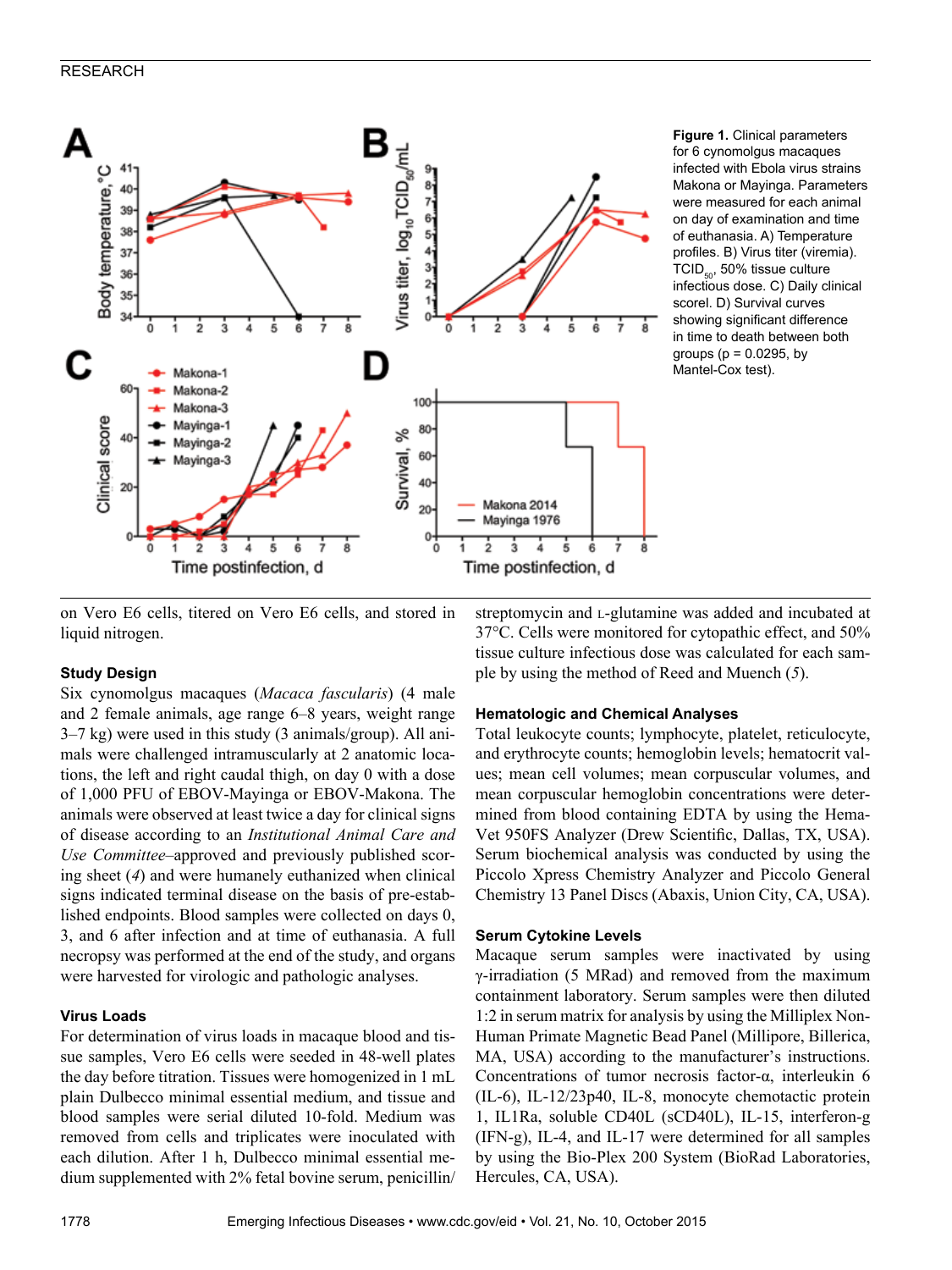

**Figure 2.** Blood and serum parameters for 6 cynomolgus macaques infected with Ebola virus strains Makona or Mayinga. Parameters were measured for each animal on day of examination and time of euthanasia. A) Leukocyte counts. WBC, white blood cell. B) Neutrophil (NE) counts. C) Platelet counts. D) Bilirubin levels. E) Aspartate aminotransferase (AST) levels. F) Akaline phosphatase (ALP) levels.

**Histopathologic and Immunohistochemical Analyses** Analyses were performed with macaque tissues. After fixation/inactivation for 7 days in 10% neutral-buffered formalin, samples were removed from high containment. Subsequently, tissue samples were embedded in paraffin and tissue sections were stained with hematoxylin and eosin. Liver and spleen samples were evaluated in detail, and the following scoring system was applied:  $0 =$  no lesions;  $1 =$  small number of necrotic cells;  $2 =$  moderate necrosis;  $3 =$  significant necrosis;  $4 =$  coalescing necro $sis$ ;  $5 = diffuse necrosis$ . To detect EBOV antigen, immunohistochemical analysis was performed by using polyclonal rabbit serum against Ebola virus viral protein 40 as described (*6*).

## **Statistical Analyses**

A log-rank (Mantel-Cox) test was performed to analyze time to death between the 2 groups. Statistical significance was determined at a level of 0.05. All analyses were

conducted by using Prism software (GraphPad Software, San Diego, CA, USA).

## **Results**

#### **Disease Progression**

Six cynomolgus macaques were randomly divided into 2 groups and infected intramuscularly with 1,000 PFU of EBOV-Makona or EBOV-Mayinga. The targeted challenge dose was confirmed by back-titration of the inoculum on Vero cells. On days 3 and 6 postinfection, all macaques were febrile (temperature >38.5°C) (Figure 1, panel A), and animals showed a decrease in food intake and general activity starting at day 4 postinfection. A prominent, macular, cutaneous rash developed in the 3 EBOV-Mayinga−infected animals throughout their bodies starting on day 4 postinfection. In contrast, this characteristic sign of EHF developed in only 2 of the 3 EBOV-Makona−infected animals on day 6, and the rash was more faint and restricted to the arms, legs, chest, and face.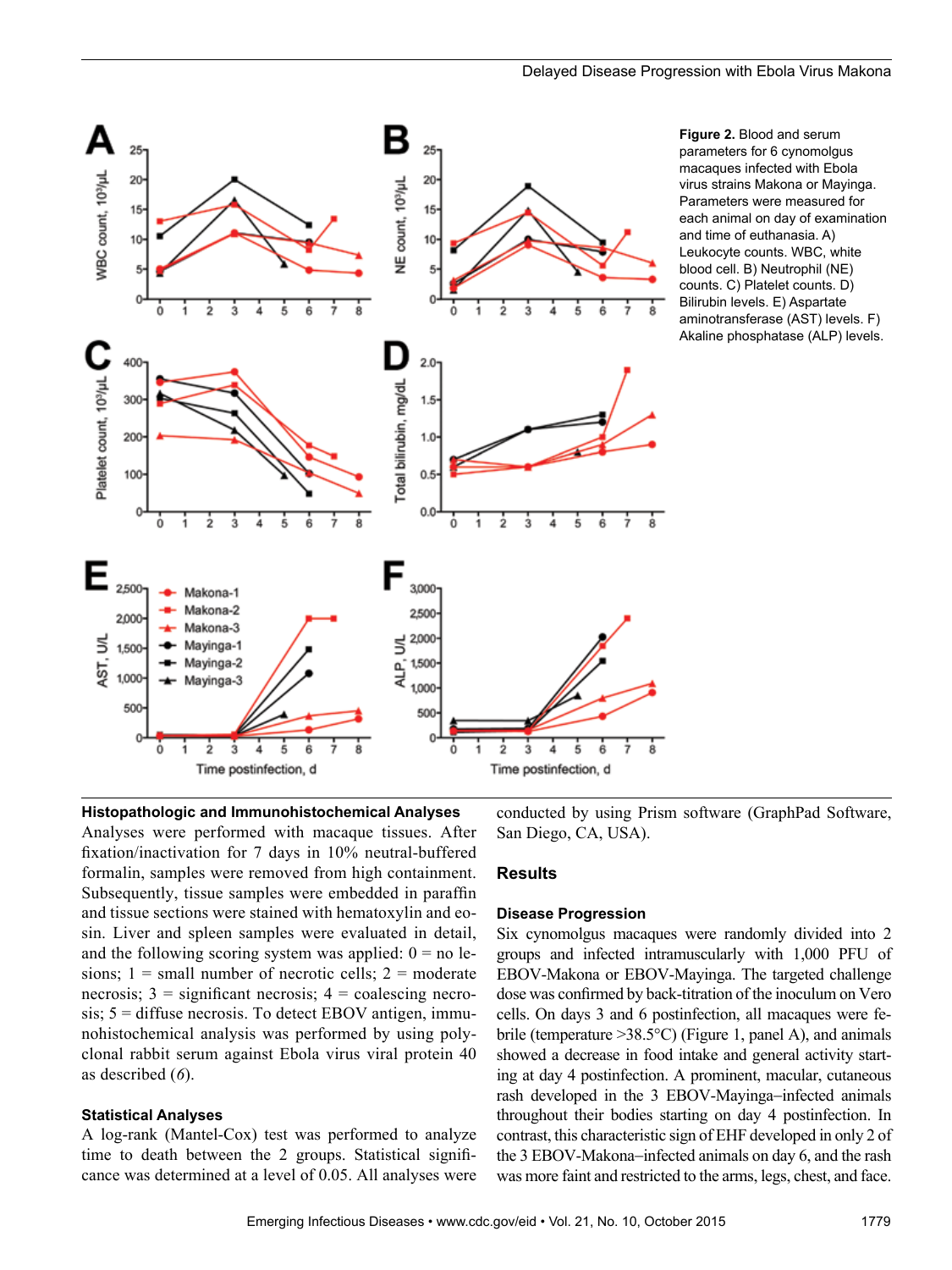## RESEARCH

Unlike in current human EHF cases, diarrhea was only observed temporarily in 1 EBOV-Makona−infected and in none of the EBOV-Mayinga−infected animals. Viremia was detectable as early as day 3 postinfection with no clear distinction among the 2 groups, but end titers were in general higher in EBOV-Mayinga−infected animals (Figure 1, panel B). The 3 EBOV-Mayinga−infected animals had to be euthanized on days 5 and 6 postinfection (1 and 2 animals, respectively) because of severity of disease and after reaching the critical clinical score for euthanasia according to approved animal study protocol (Figure 1, panels C, D) (*4*). In contrast, EBOV-Makona infection resulted in slower disease progression; animals were euthanized on days 7 and 8 postinfection (1 and 2 animals, respectively) (Figure 1, panels C, D), a distinction that was significant ( $p = 0.0295$ ).

## **Hematologic and Chemical Analyses**

An increase in leukocytes (Figure 2, panel A) was noted in all 6 animals on day 3 postinfection with concurrent neutrophilia (Figure 2, panel B) and lymphopenia, a phenomenon that has been reported in EBOV-infected macaques (*7*–*9*). Platelet levels decreased over time in all animals, and thrombocytopenia developed during days 3-6 postinfection (Figure 2, panel C). Although the overall hemogram changes were similar for both groups, EBOV-Makona−infected animals often showed a delay and less severe changes than EBOV-Mayinga−infected animals. Animals in both groups showed mild increases in levels of total bilirubin (Figure 2, panel D) and moderate to severe increases in levels of liver enzymes, such as aspartate aminotransferase (Figure 2, panel E) and alkaline phosphatase (Figure 2, panel F). These findings are consistent with those of acute, diffuse hepatic necrosis, which is commonly found with EBOV infection in macaques (*7*–*9*). Again, increases in liver enzyme levels were delayed in 2 of the 3 EBOV-Makona−infected animals and did not always reach the levels for EBOV-Mayinga−infected animals.



**Figure 3.** Serum cytokine and chemokine levels for 6 cynomolgus macaques infected with Ebola virus strains Makona or Mayinga. A) Tumor necrosis factor-α (TNF-α); B) Interleukin-6 (IL-6); C) Interferon-γ (IFN-γ); D) Soluble CD40 ligand (sCD40L); E) IL-10; and F) Monocyte chemotactic protein 1 (MCP-1). Kinetics were analyzed in serum samples of each animal collected on days of examination and time of euthanasia.

1780 Emerging Infectious Diseases • www.cdc.gov/eid • Vol. 21, No. 10, October 2015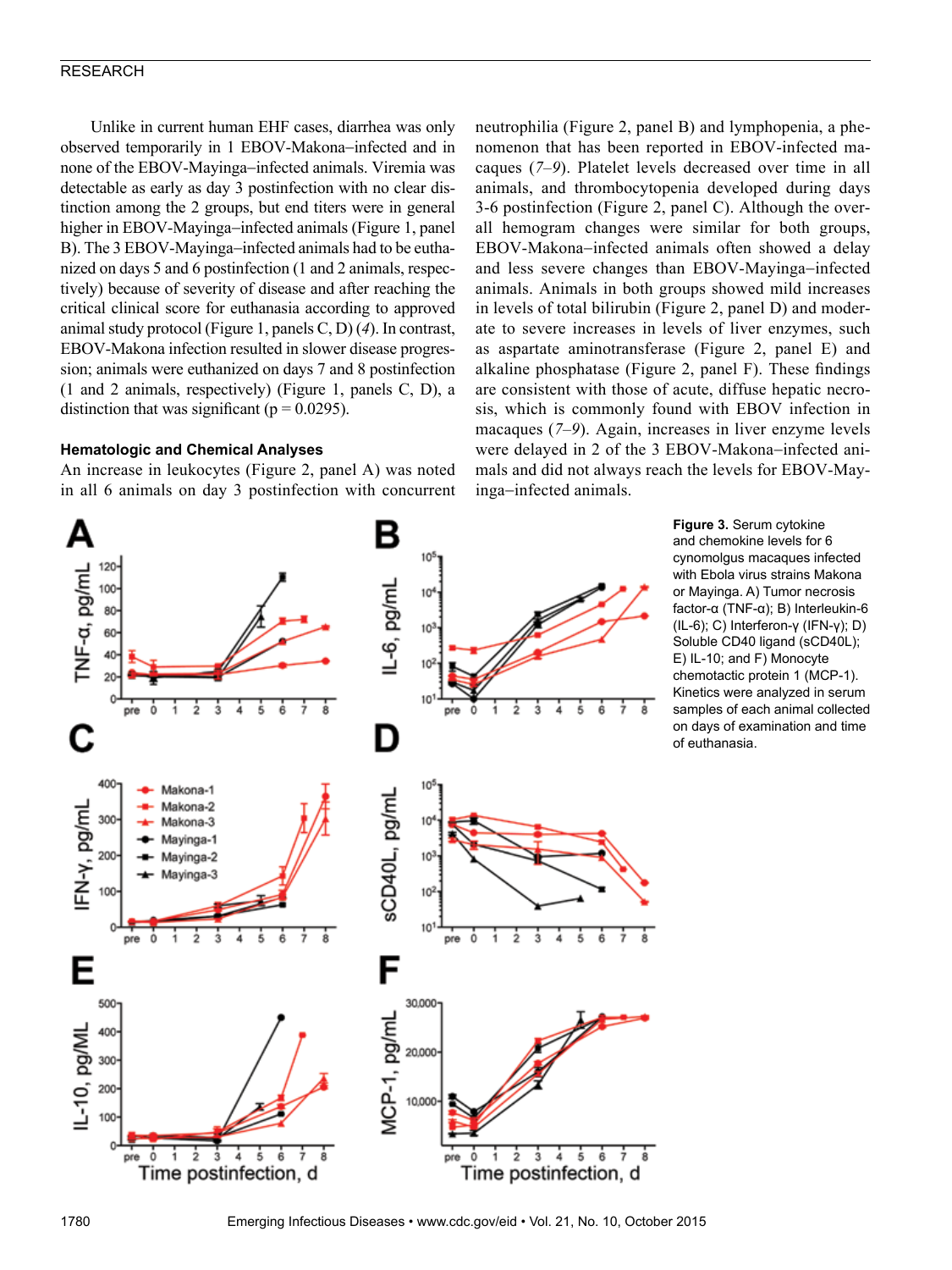

**Figure 4.** Virologic and pathologic results for 6 cynomolgus macaques infected with Ebola virus strains Makona or Mayinga. A) Viral infectivity titers were determined in key tissue samples collected at the time of euthanasia. TCID $_{50}$ , 50% tissue culture infectious dose; LN, lymph node. B) Pathology scores for liver and spleen. Scores were generated by using the scoring system described in the Materials and Methods.

# **Systemic Host Responses**

Differences in systemic host immune responses were monitored in serum of infected animals. Levels of some proinflammatory cytokines increased in later stages of the disease in all animals (Figure 3). Although levels of tumor necrosis factor-α were similar (slightly higher for EBOV-Mayinga−infected animals) for both groups over time (Figure 3, panel A), serum levels of IL-6 increased earlier in the EBOV-Mayinga−infected animals and reached similar levels at time of euthanasia (Figure 3, panel B). The most striking difference was observed for IFN- $\gamma$ ; a >300% increase was observed in EBOV-Makona−infected animals at the time of euthanasia (Figure 3, panel C). Thrombocytopenia is a hallmark of EHF in human and nonhuman primates. Therefore, we monitored levels of sCD40L, a marker for platelet activation. Levels of sCD40L decreased in both groups during the infection (Figure 3, panel D),

a fact that correlated well with decreasing platelet levels (Figure 2, panel C). Finally, antiinflammatory marker IL-10 and chemokine monocyte chemotactic protein 1 were found to be upregulated during the course of infection in all the animals, and there were no differences between the 2 groups (Figure 3, panels E, F). Overall, targeted systemic host responses were upregulated for all the animals, and except for IFN-γ, there were minor differences between the 2 groups and among individual animals.

#### **Pathologic Changes**

Animals in both groups showed typical gross pathologic changes for EBOV infections in macaques, and no differences in virus titers were found in tissues collected at the time of euthanasia (Figure 4, panel A). Pathology scores for liver and spleen, key target organs for EBOV infection, were similar (Figure 4, panel B). There were no apparent histopathologic differences between lesions induced by EBOV-Makona or EBOV-Mayinga infections, and both strains caused multifocal to coalescing hepatic necrosis with acute inflammation (Figure 5, upper panels). In addition, there were abundant fibrin microthrombi within the hepatic sinusoids. Likewise, splenic lesions produced by either virus strain were indistinguishable and consisted of necrosis (lymphocytolysis) of the white pulp, abundant fibrin within the red pulp, and multifocal acute inflammation (Figure 5, upper panel). Immunohistochemical analysis showed copious viral antigen in hepatocytes, endothelial cells, and mononuclear cells, which was collocated with hepatic and splenic lesions (Figure 5, lower panels). Overall, lethal EHF developed in all animals, and they showed similar anatomic pathologic features.

## **Discussion**

EHF with similar hallmarks of the disease developed in all infected cynomolgus macaques, and all animals had to be euthanized according to protocol. However, despite similar onset of symptoms (fever) for all animals, disease progression in the EBOV-Makona–infected animals was delayed, which suggested attenuation in virulence for this strain in macaques. Nevertheless, the macaque model is well suited to determine the efficacy of existing vaccines (historically assessed in cynomolgus macaques) and treatment strategies (historically tested in rhesus macaques) against the currently circulating EBOV-Makona strain in West Africa.

In this study, we sought to establish a macaque disease model for the EBOV-Makona strain currently circulating in West Africa to advance our response capabilities by testing urgently needed countermeasures against this newly emerged virus and by that fulfilling a critical capacity gap. We compared disease progression and pathogenesis of 2 EBOV strains, the prototype EBOV-Mayinga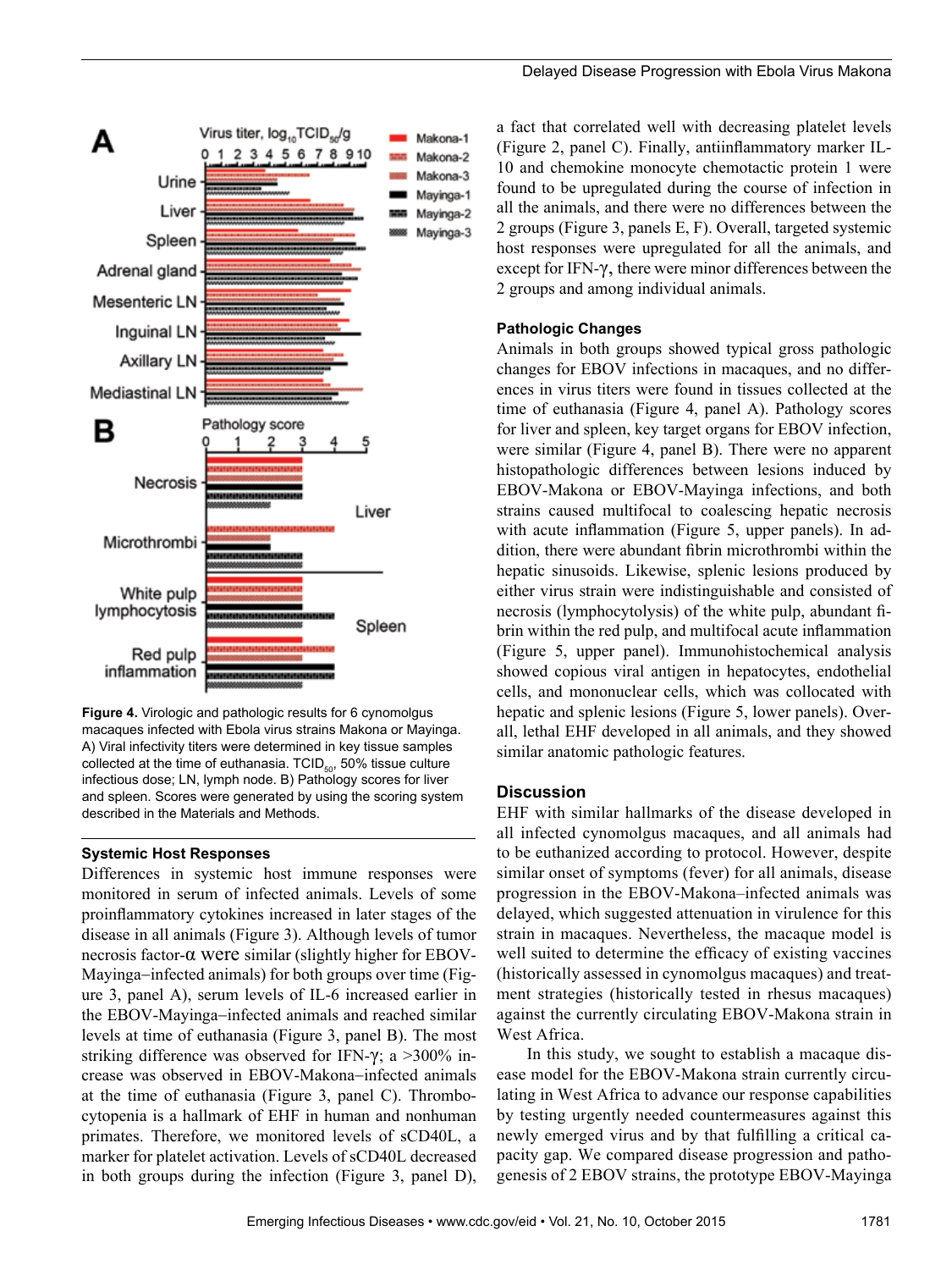# RESEARCH



**Figure 5.** Pathologic results for 6 cynomolgus macaques infected with Ebola virus strains Makona or Mayinga. Liver and spleen sections were stained with hematoxylin and eosin (H & E; top panels) and analyzed for necrosis, microthrombi, lymphocytosis, and inflammation. Sections were also stained with a polyclonal rabbit serum against Ebola virus viral protein 40 for detection of viral antigen (immunohistochemical [IHC] analysis; bottom panels). Sections from a representative animal in each group are shown. Original magnification levels: liver, ×40; spleen, ×20.

and the current EBOV-Makona strain (*2*), in cynomolgus macaques. In general, infections in both groups were similar with regard to disease onset, hematology, blood chemistry, systemic host responses, and end-stage viral organ load and pathologic changes. However, EBOV-Makona– infected animals lagged behind in many parameters; the most notable difference was in progression to end-stage disease. Although clinical scores remained similar in the early stage of disease (until day 4 postinfection), EBOV-Makona−infected macaques reached euthanasia criteria on average 2 days later than EBOV-Mayinga−infected animals (7.67 days vs. 5.67 days postinfection, respectively). This finding was associated with less pronounced and more restricted macular cutaneous rash, slightly lower viremia at end-stage disease, less pronounced increases in liver enzyme levels, and slightly delayed systemic proinflammatory and chemokine responses for EBOV-Makona–infected macaques than for EBOV-Mayinga−infected macaques. Overall, virulence of EBOV-Makona seemed to be decreased in this animal model, although severe/lethal EHF eventually developed in all EBOV-infected macaques. The fact that all infections were lethal explains why end-stage pathologic changes were similar in animals infected with both virus strains and why there were virtually no differences in gross pathologic and histopathologic changes in major target organs.

A major distinction is related to IFN- $\gamma$  levels during end-stage disease with dramatically higher systemic levels for EBOV-Makona–infected macaques. This finding has been reported for an EBOV-Mayinga−infected rhesus macaque (*7*) and was described for lethal EHF cases in humans (*10*). EBOV-Mayinga−infected macaques, which showed faster disease progression, did not show these strikingly increased IFN- $\gamma$  levels. One can only speculate that  $\geq 7$ days (expected time for initiation of adaptive immune responses) after EBOV infection seem to be necessary for adequate stimulation of T cells, the main source of IFN-γ (*11*).

The case-fatality rate in humans in the current outbreak in West Africa ( $\approx$ 50%) does not seem nearly as high as that reported for the initial 1976 outbreak in the former Zaire (now Democratic Republic of the Congo)  $(\approx 90\%)$ , which suggests lower virulence of this new strain from West Africa (*1*,*3*,*12*,*13*). It is difficult to say if the seemingly lower virulence in humans is reflected in our macaque model because this model remains lethal for all studied EBOV strains, including the current strain in West Africa (EBOV-Makona). However, it seems fair to conclude that virulence of the strain from West Africa in macaques is not increased compared with other EBOV strains. Nevertheless, the macaque model that we developed fills a major capacity gap and can be used for development of urgently needed countermeasures against the new EBOV-Makona strain from West Africa.

## **Acknowledgments**

We thank Shelly Robertson for assistance with cytokine analysis, Elaine Haddock and the Rocky Mountain Veterinary Branch for support of this study, and Yoshihiro Kawaoka for providing polyclonal rabbit serum against EBOV viral protein 40.

This study was supported by the Division of Intramural Research, National Institute of Allergy and Infectious Diseases, National Institutes of Health.